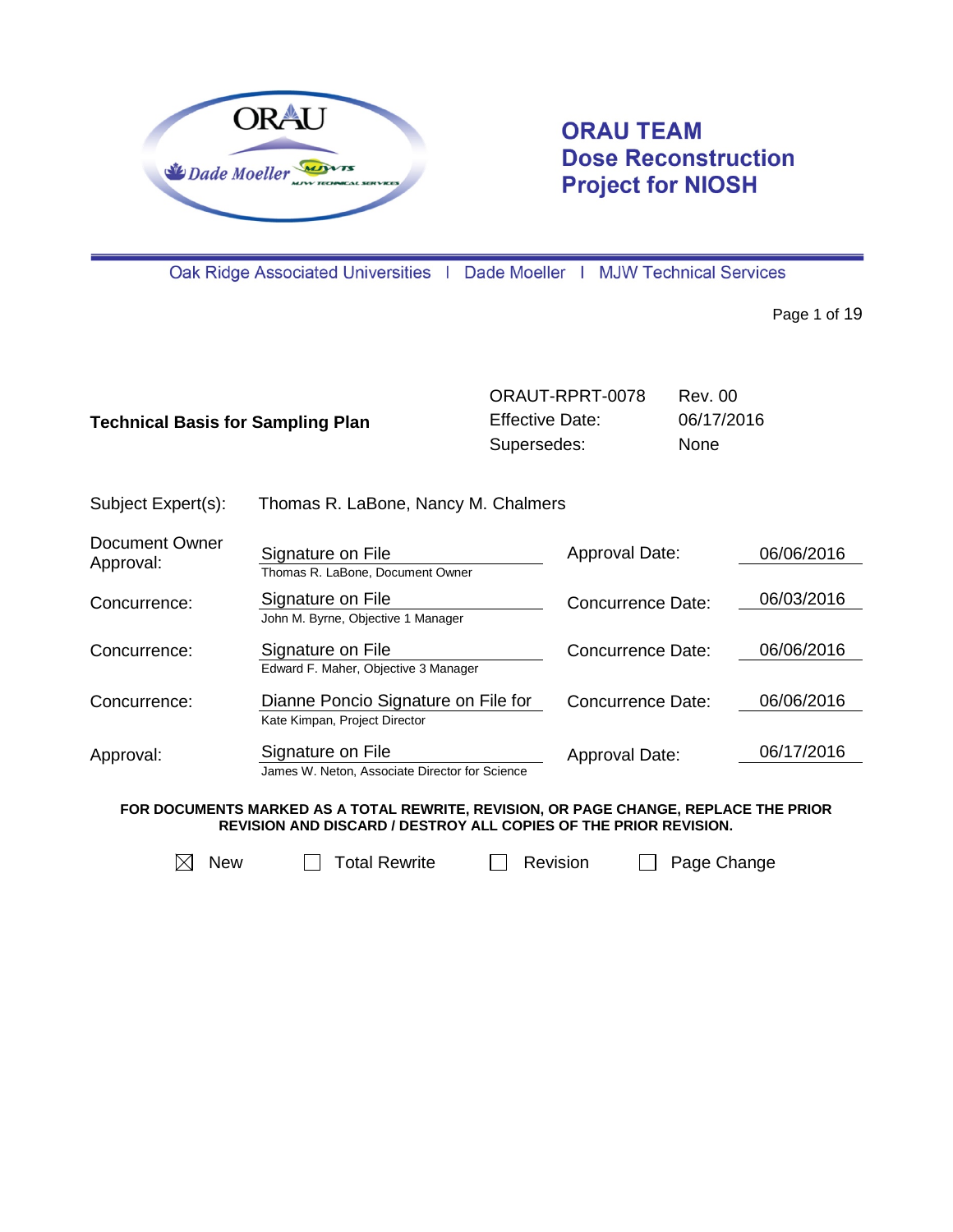| Document No. ORAUT-RPRT-0078 | Revision No. 00 | <b>Effective Date: 06/17/2016</b> | Page 2 of 19 |
|------------------------------|-----------------|-----------------------------------|--------------|
|                              |                 |                                   |              |

# **PUBLICATION RECORD**

| <b>EFFECTIVE</b><br><b>DATE</b> | <b>REVISION</b><br><b>NUMBER</b> | <b>DESCRIPTION</b>                                                                                                                                                                                                                                                                       |
|---------------------------------|----------------------------------|------------------------------------------------------------------------------------------------------------------------------------------------------------------------------------------------------------------------------------------------------------------------------------------|
| 06/17/2016                      | 00                               | New document initiated to describe the technical basis for sampling<br>of coworker datasets to determine transcription error (typo) rates.<br>Incorporates formal NIOSH review comments. Training required: As<br>determined by the Objective Manager. Initiated by Thomas R.<br>LaBone. |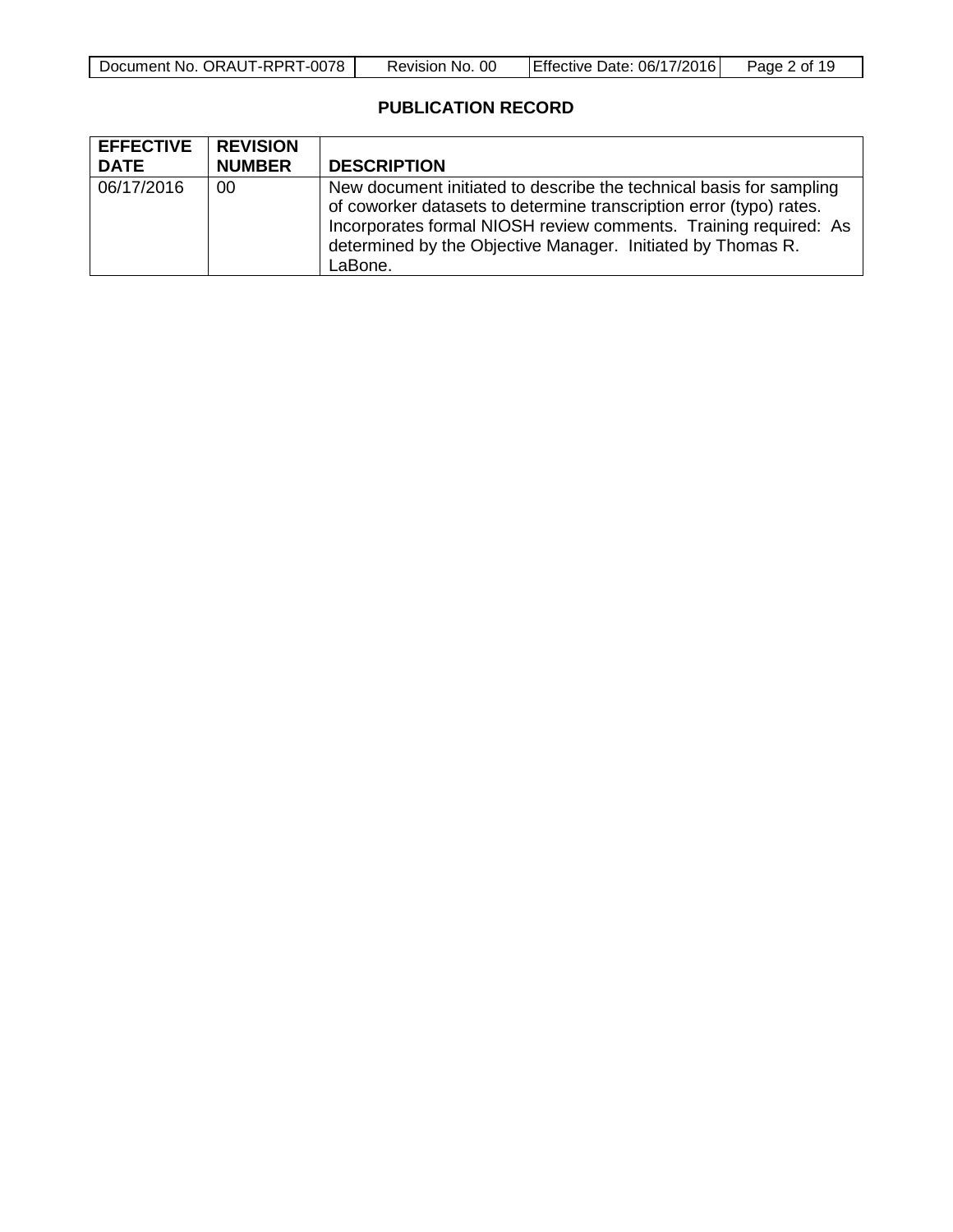# **TABLE OF CONTENTS**

| <b>SECTION</b> |                   | TITLE | <b>PAGE</b> |
|----------------|-------------------|-------|-------------|
|                |                   |       |             |
| 1.0            |                   |       |             |
| 2.0            |                   |       |             |
| 3.0            | 3.1<br>3.2<br>3.3 |       |             |
| 4.0            |                   |       |             |
| 5.0            |                   |       |             |
| 6.0            | 6.1<br>6.2<br>6.3 |       |             |
| 7.0            |                   |       |             |
| 8.0            |                   |       |             |
|                |                   |       |             |

# **LIST OF FIGURES**

#### **FIGURE TITLE PAGE**

| . 10                                                                                       |
|--------------------------------------------------------------------------------------------|
|                                                                                            |
| OC curve for sampling plan based on the binomial distribution (Type B curve)  14           |
|                                                                                            |
|                                                                                            |
|                                                                                            |
| OC curve for all-field sampling plan based on the binomial distribution (Type B curve)  18 |
|                                                                                            |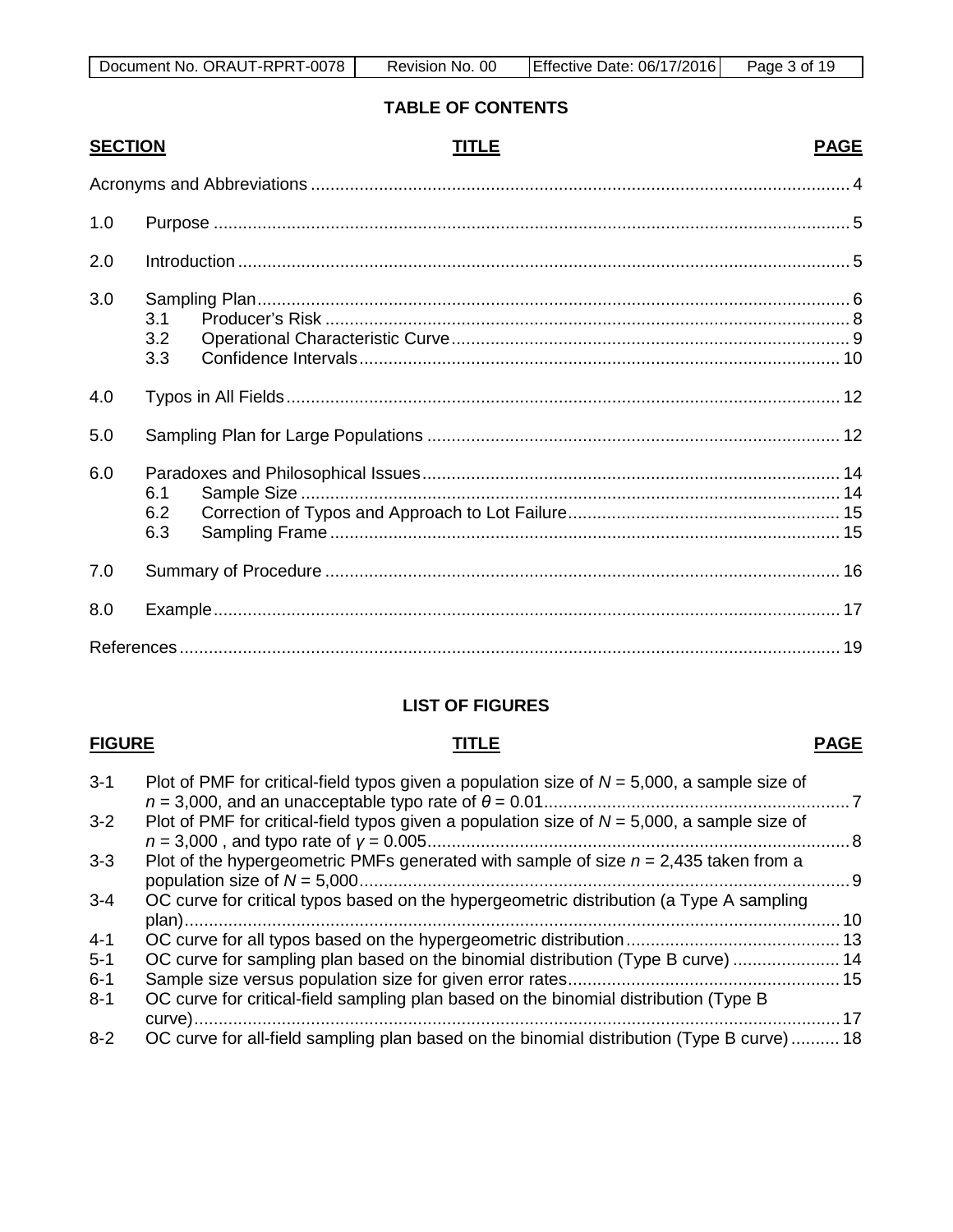#### <span id="page-3-0"></span>**ACRONYMS AND ABBREVIATIONS**

| AQL                      | acceptable quality level                                             |
|--------------------------|----------------------------------------------------------------------|
| <b>LTPD</b>              | lot tolerance percent defective                                      |
| <b>NIOSH</b>             | National Institute for Occupational Safety and Health                |
| <b>OC</b><br><b>ORAU</b> | operational characteristic<br>Oak Ridge Associated Universities      |
| <b>PMF</b>               | probability mass function                                            |
|                          | SRDB Ref ID Site Research Database Reference Identification (number) |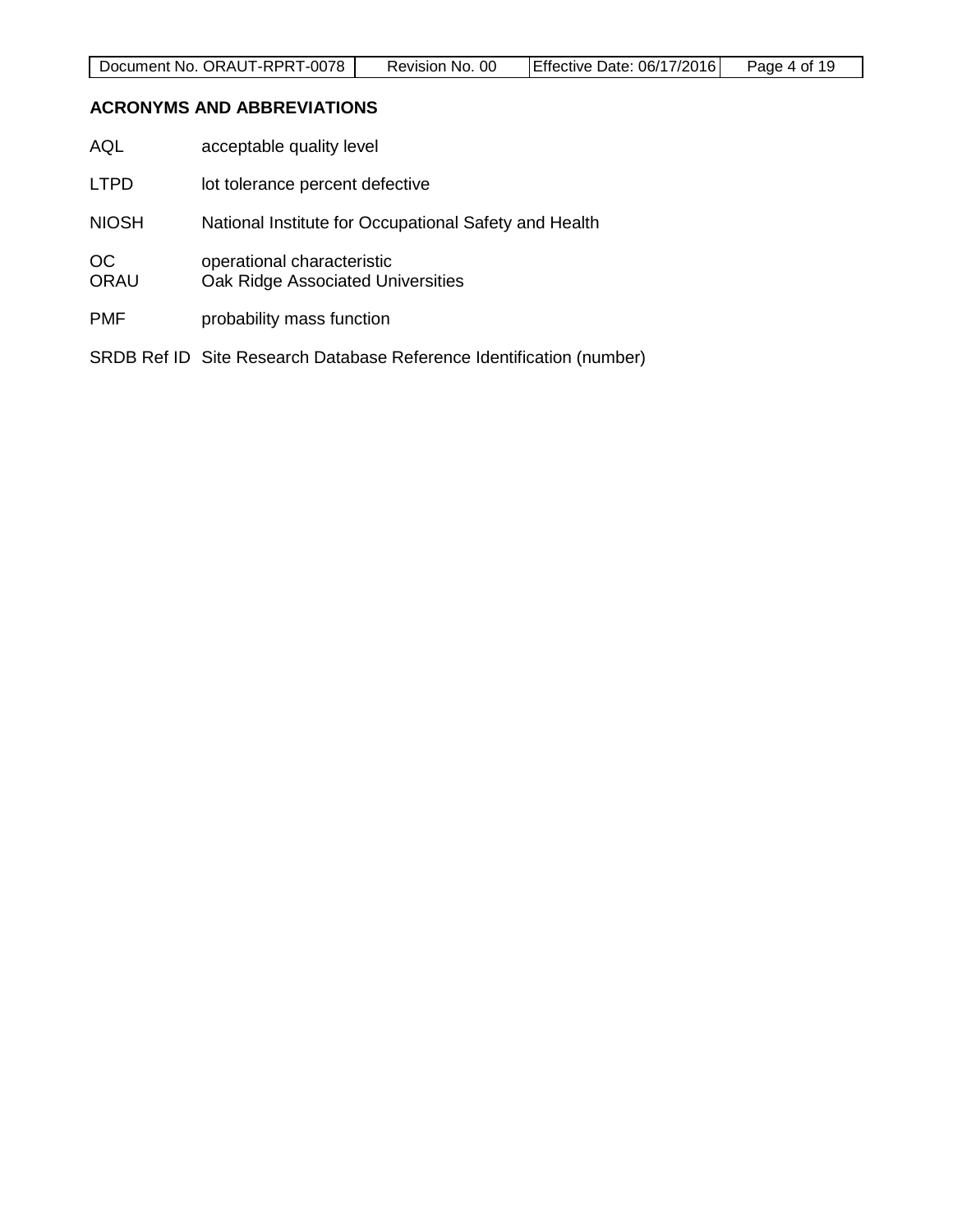| Document No. ORAUT-RPRT-0078 | Revision No. 00 | Effective Date: 06/17/2016 | Page 5 of 19 |
|------------------------------|-----------------|----------------------------|--------------|
|------------------------------|-----------------|----------------------------|--------------|

# <span id="page-4-0"></span>**1.0 PURPOSE**

Datasets used for coworker modeling are often created by manually transcribing data from scans of the original records into an electronic database. For the Oak Ridge Associated Universities (ORAU) Team Dose Reconstruction Project, the National Institute for Occupational Safety and Health (NIOSH) has specified that (Calhoun 2015):

*The data acceptance criteria for the coded datasets should be such that the error rate in the analytical results should be less than 1% with the overall error rate (all data fields combined) should be less than 5%.*

For the purpose of this report, the error rates specified above are taken to be "transcription" error rates that quantify the degree to which the electronic dataset agrees with the original hardcopy records. This means that (1) the accuracy and completeness of the original hardcopy records is not a factor in this analysis, and (2) the completeness of transcription from the original hardcopy to the electronic dataset is not addressed. The second statement means that the issue of data in the hardcopies that were inadvertently not transcribed to the electronic dataset (i.e., data that are missing from the electronic dataset) is also not addressed (Section 6.3 explains why). To avoid confusion, because the term "error" encompasses several statistical meanings, this report uses the term "typo rate" to mean "transcription error rate."

This report describes a statistical sampling technique in which a comparison of the data<sup>[1](#page-4-2)</sup> in the electronic dataset to the original data is performed after the transcription is complete to confirm that the specified typo rates have not been exceeded and to generate final typo rates that will be reported to all stakeholders. The sampling plan is used to select a representative sample of the data and to estimate the typo rates. This report gives the technical basis for that sampling plan. Many of the details on how samples will be selected depend on how the original records are organized and will therefore change from dataset to dataset. These details must be filled in when the subject matter experts and statisticians establish the sampling program for a particular dataset; they are therefore not provided here. Finally, it is important to stress that the desired levels of quality in the data are most efficiently achieved through the proper design and application of appropriate data entry procedures, not through repeated application of quality control testing procedures like those discussed in this report.

# <span id="page-4-1"></span>**2.0 INTRODUCTION**

 $\overline{a}$ 

The ORAU Team has bioassay records for worker populations that have been transcribed from hard copy into an electronic database. Each record consists of one or more critical fields<sup>[2](#page-4-3)</sup> and one or more noncritical fields. To estimate the typo rates in the critical fields and in all fields (union of critical and noncritical fields), a comparison is made between a sample of records from the electronic dataset and the corresponding entries in the hard copies. This sampling plan addresses:

- How many fields need to be verified, and
- At what point the typo rate is excessive.

The analysis approached these questions in the context of a "lot acceptance sampling program" (Montgomery 2005, Section 14-2). For example, assume there are 5,000 records in the database.

<span id="page-4-2"></span><sup>1</sup> Coworker data are the primary focus of this report, but the general approach is applicable to any type of data once the acceptable error rates, unacceptable error rates, and risks (consumer and producer) are specified.

<span id="page-4-3"></span><sup>&</sup>lt;sup>2</sup> NIOSH has defined a field containing an analytical result to be a "critical field," and a field containing any other information to be a "noncritical field." This does not imply that noncritical fields are unimportant, it is simply a classification for applying different acceptable typo rates.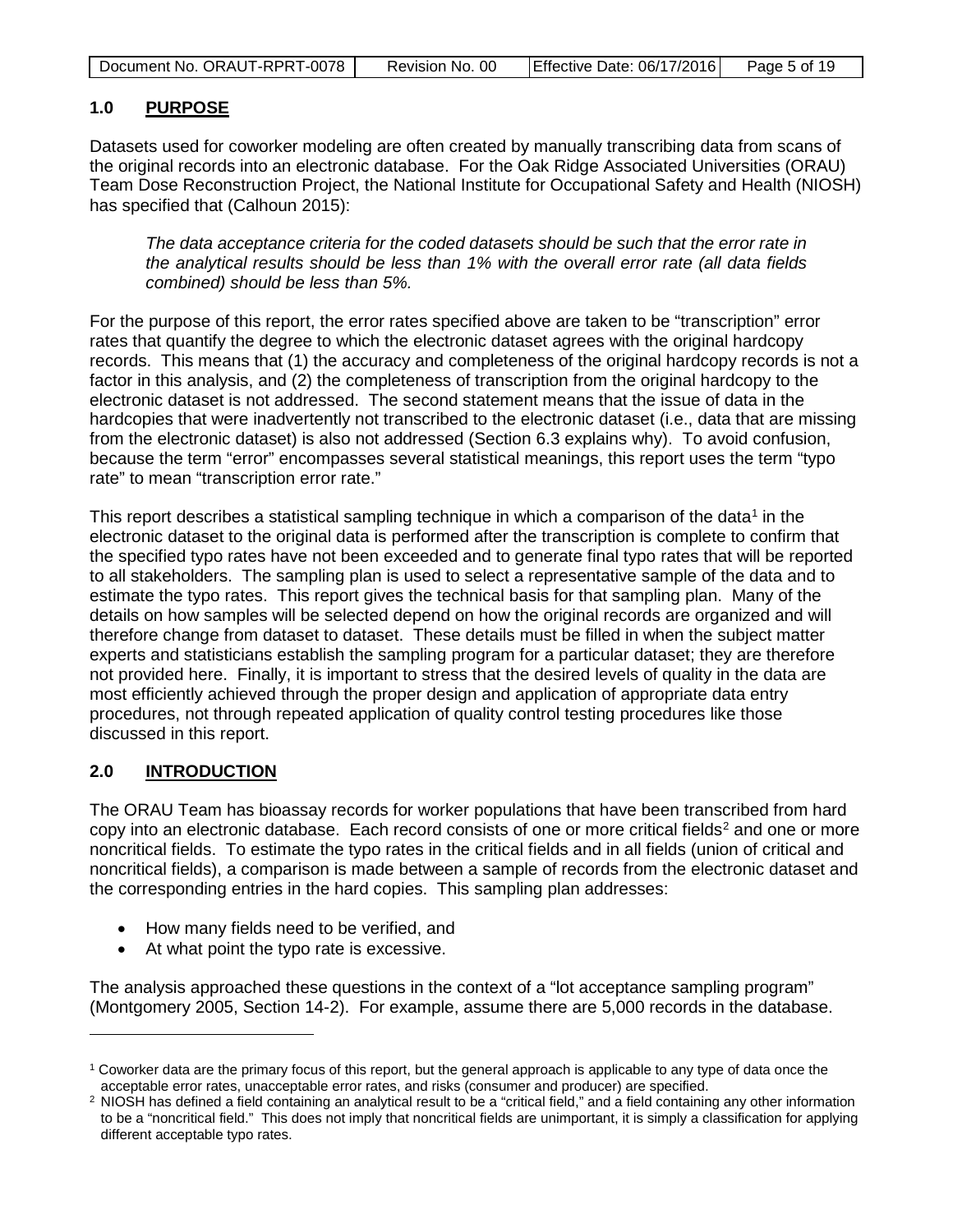Each record has one critical field and four noncritical fields, for a total of five fields per record. Therefore, there are  $N = 5,000$  critical fields and an all-field total of  $N_a = 25,000$  fields. This implies that fields in the dataset must be classified as critical, noncritical, or irrelevant. Irrelevant fields are excluded from the dataset for testing purposes before performing the acceptance test.

In this discussion, a typo is defined to be any typo. No allowance is made for potential impact of an error beyond its classification as being in either a critical or noncritical field. For example, if the date of a bioassay is 3/14/1968 and it is entered into the database as 4/14/1968, it is counted as a typo regardless of whether or not it would change any calculations or decisions based on it. Further, a given field either has typos or does not.<sup>[3](#page-5-1)</sup> The number of errors in a field beyond one is irrelevant.

NIOSH has specified that the minimum unacceptable typo rate in the critical field is  $\theta$  = 0.01 and the minimum unacceptable typo rate in all fields is  $\theta_a = 0.05$ . These rates refer to the true typo rates in the entire dataset. Thus, if a census (that is, a comparison of every one of the 5,000 records against the hardcopy outputs), resulted in 50 or more typos in critical fields, or 250 or more typos in all fields, the typo rate would be unacceptable and the lot would be rejected.

Rather than a census, the approach given here uses a random sample of the fields, compares them to the hard copies, then estimates the typo rate in the population from the typo rate in the sample. This approach does not give a deterministic answer as a census would, and there is a risk of making two misjudgments. The first is the conclusion, from the sample, that the typo rate is less than the minimum unacceptable typo rate when in reality the rate in the population is greater than the minimum unacceptable rate. This represents the risk of accepting a dataset that has an excessively high typo rate, which is referred to as "consumer's risk" in acceptance sampling. The second type of misjudgment is the conclusion that the typo rate is greater than the minimum unacceptable typo rate when in reality the rate in the population is less than the minimum unacceptable rate. This error represents the risk of rejecting a dataset that has an acceptable typo rate, which is referred to as the "producer's risk." Part of designing the sampling plan is selecting the sample size to balance these two opposing risks. This is the topic of the next section.

# <span id="page-5-0"></span>**3.0 SAMPLING PLAN**

Assume that a sample of *n* = 3,000 critical fields is taken from the population of *N* = 5,000 records where there is one critical field per record. The sample is selected at random without replacement and checked against the corresponding hard copies. The probability mass function (PMF) for the hypergeometric distribution gives the probability *f*(*m*) of observing *m* typos in this sample:

$$
f(m) = \frac{\binom{M}{m}\binom{N-M}{n-m}}{\binom{N}{n}}
$$
(3-1)

where

- $N =$  number of critical fields in the population =  $5,000$
- $n =$  number of critical fields in the sample = 3,000
- $M =$  the true number of typos in critical fields in the population =  $\theta N = 50$
- $m =$  the observed number of typos in critical fields in the sample

<span id="page-5-1"></span><sup>&</sup>lt;sup>3</sup> In the language of acceptance sampling, typos are termed "defectives" rather than "defects."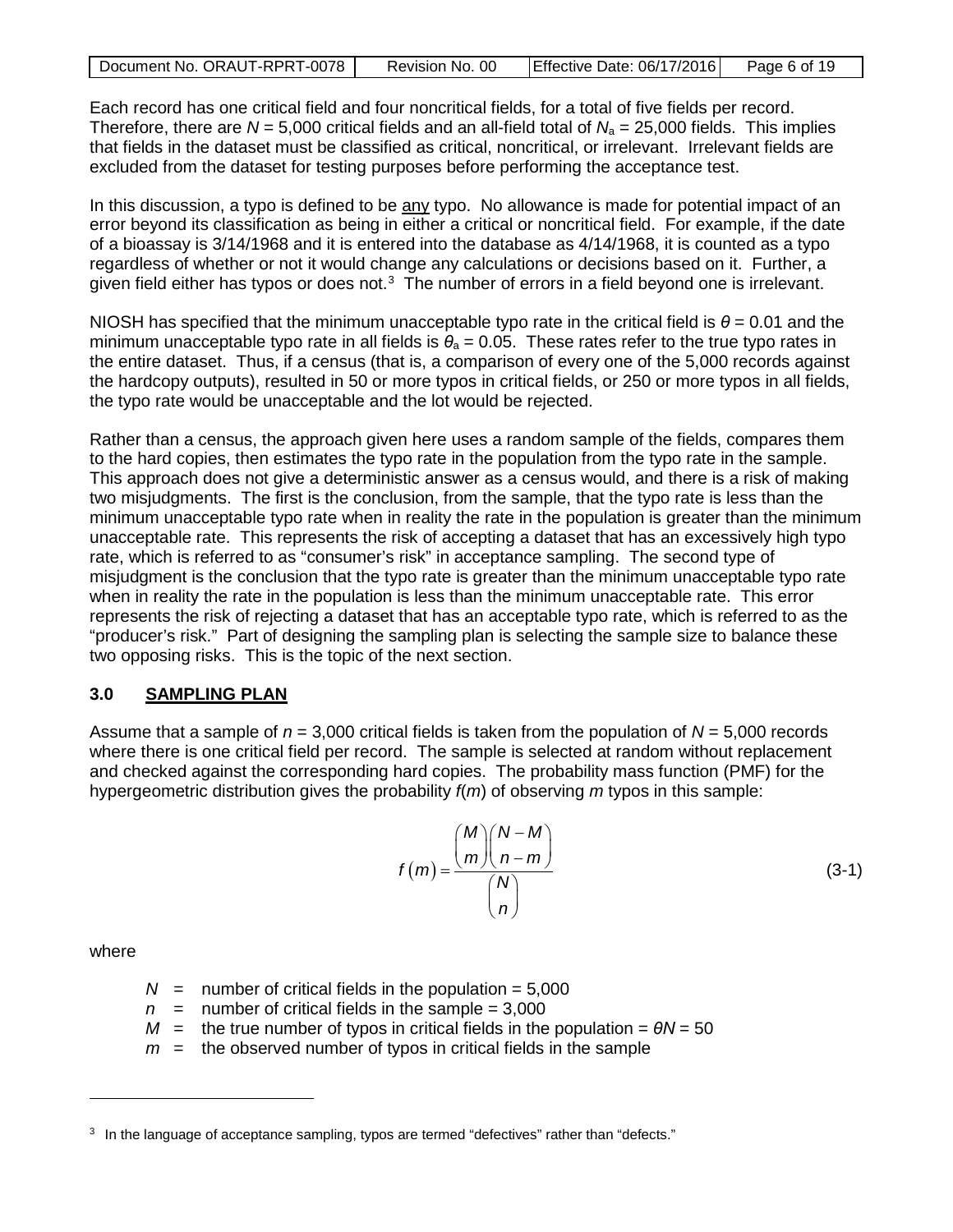Therefore, according to the PMF in Equation 3-1, in the sample of 3,000 fields there is a probability of

$$
f(30) = \frac{\binom{50}{30}\binom{5,000 - 50}{3,000 - 30}}{\binom{5,000}{3,000}} = 0.1151356
$$
 (3-2)

of observing exactly 30 typos in the critical field. A bar plot of  $f(m)$  for  $m = 0,1,2,...,50$  typos is given in Figure 3-1. This plot shows that among repeated random samples of size 3,000 from a population of 5,000 that has 50 typos, there will be between 0 and 50 observed typos in each sample, with each having a different probability of occurring.



<span id="page-6-0"></span>Figure 3-1. Plot of PMF for critical-field typos given a population size of *N* = 5,000, a sample size of *n* = 3,000, and an unacceptable typo rate of *θ* = 0.01. The accept number is 22, which means that 23 or more typos in the sample (the bars in orange) will cause the lot to be correctly rejected.

The standard strategy to follow in this situation is to pick a value for the number of typos in the sample below which that number is unlikely to be observed if the sample was indeed drawn from a population that had 50 typos. In other words, the aim is to define the lowest number of critical-field typos in the sample that is consistent with a critical-field typo rate of  $\theta$  = 0.01 in the population. To do this, assume the lot is acceptable <u>no more than</u> 2.5% of the time when  $\theta$  = 0.01.<sup>[4](#page-6-1)</sup> The consumer's risk *β* is the probability that a bad lot will be accepted, and in this case we chose  $\beta$  = 0.025. There is a probability<sup>[5](#page-6-2)</sup> of 0.00156 of observing 22 or fewer typos in the sample and 0.0307 of observing 23 or fewer typos in the sample if there are 50 typos in the population. Therefore, the maximum number of observed typos that is acceptable for the lot is 22. This is referred to as the "accept number." The

<span id="page-6-1"></span><sup>4</sup> A value of exactly 2.5% would be preferable, but because this is a discrete distribution that is not always achievable, so the criteria must be less than or equal to 2.5%.

<span id="page-6-2"></span><sup>&</sup>lt;sup>5</sup> Which is the sum of  $f(m)$  for  $m = 0, 1, 2, \ldots, 22$ .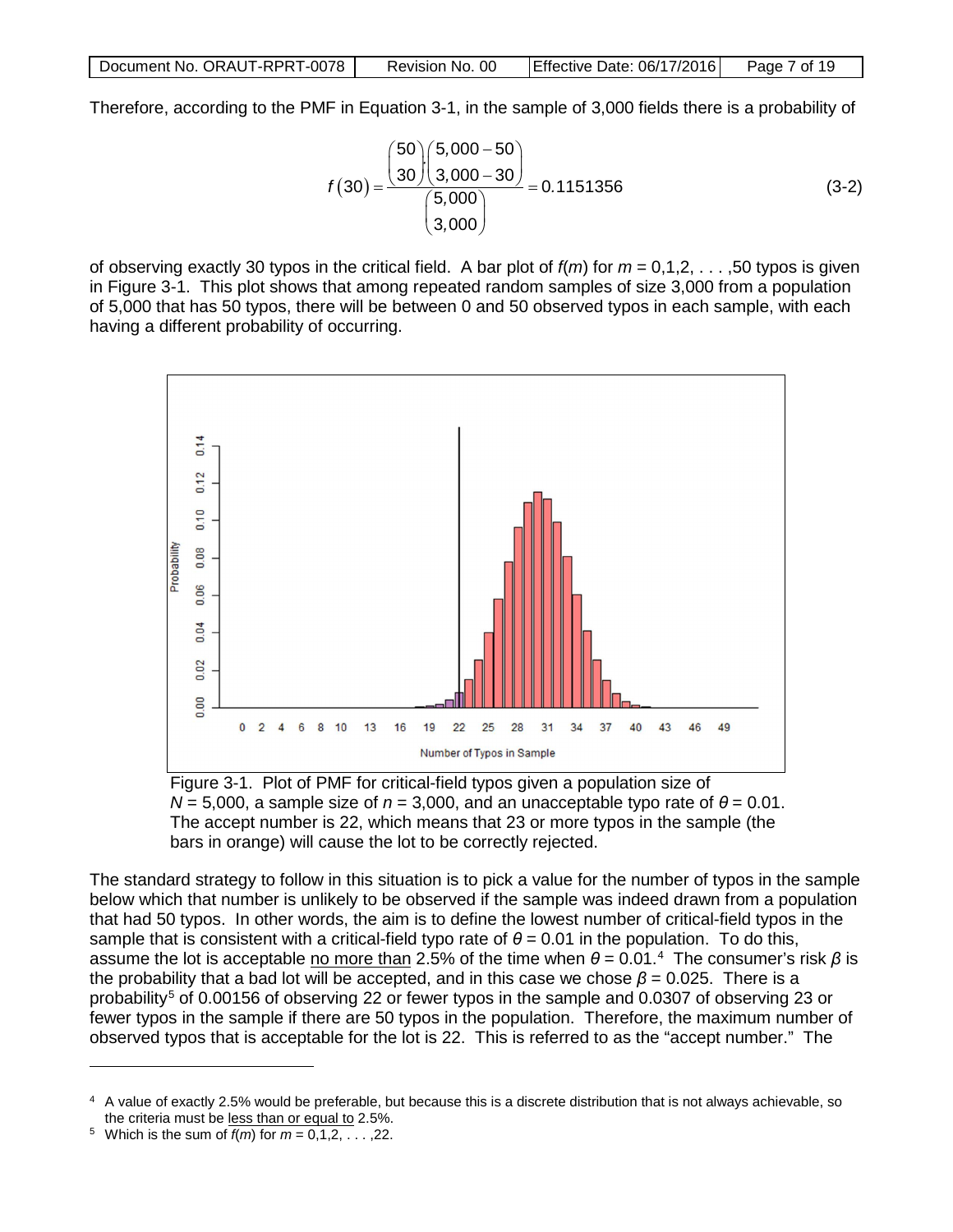| Document No. ORAUT-RPRT-0078 | Revision No. 00 | Effective Date: 06/17/2016 | Page 8 of 19 |
|------------------------------|-----------------|----------------------------|--------------|
|                              |                 |                            |              |

typo rates in purple in Figure 3-1 are consistent with a typo rate that is less than 0.01 and will result in acceptance of the lot.

In summary, in a random sample of 3,000 from a population of 5,000, there is less than a 2.5% chance of a bad lot – a lot with a typo rate equal to or greater than 1% – being accepted if only those lots with fewer than 23 typos in the sample are accepted. However, this procedure does not provide a unique answer because the same process with a sample size of 2,000 could result in an equally valid (yet different) result. To uniquely specify the sample size, it is necessary to address the other type of error that results from sampling: the error of rejecting a good lot.

# <span id="page-7-0"></span>**3.1 PRODUCER'S RISK**

 $\overline{a}$ 

There are typo rates in a population that are considered acceptable and yet can produce a sample that leads to lot rejection. As mentioned previously, this is referred to as the producer's risk and the goal is to limit both it and the competing consumer's risk at the same time. This is accomplished by first defining a typo rate *γ* that is acceptable. [6](#page-7-2) Assume *γ* = 0.005 and the probability *α* = 0.025 of rejecting an acceptable lot with that typo rate. Figure 3-2 shows the distribution of typos for this situation.



<span id="page-7-1"></span>Figure 3-2. Plot of PMF for critical-field typos given a population size of *N* = 5,000, a sample size of *n* = 3,000, and a typo rate of *γ* = 0.005. The accept number is 20, which means that 21 or more typos in the sample (the bars in orange) will cause the lot to be incorrectly rejected.

The goal is to adjust the sample size so that the accept number for the distribution in Figure 3-1 is the same as the accept number for the distribution in Figure 3-2. In other words, we want to adjust the sample size until we arrive at an accept number that leads us to accept a good lot (defined to have a population typo rate of *γ* = 0.005) at least 97.5% of the time while at the same time accepting a bad lot

<span id="page-7-2"></span> $6$  This is referred to as the acceptable quality level (AQL) and its value was defined in conversations with NIOSH.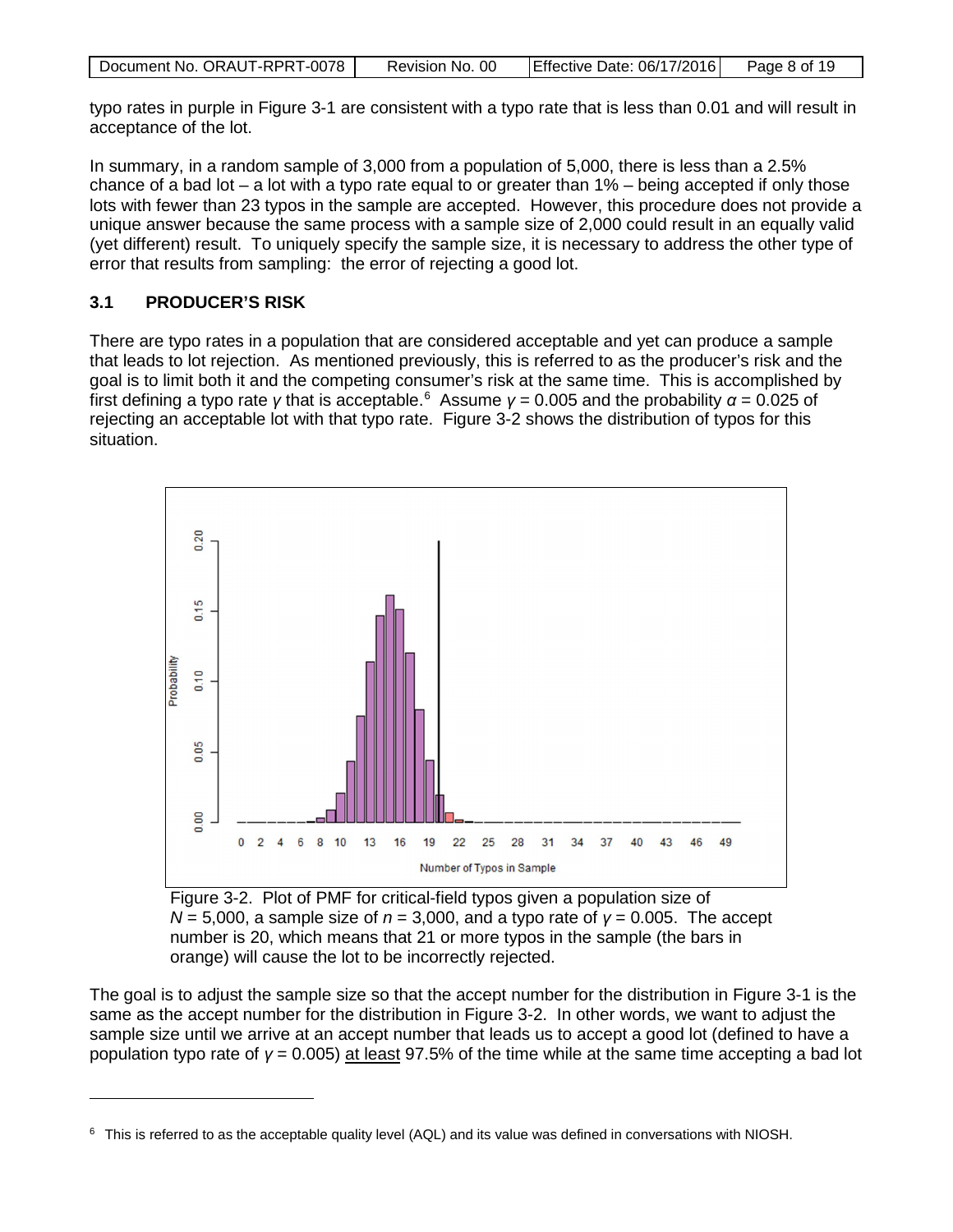| Document No. ORAUT-RPRT-0078 | Revision No. 00 | Effective Date: 06/17/2016 | Page 9 of 19 |
|------------------------------|-----------------|----------------------------|--------------|
|                              |                 |                            |              |

(defined to have a population typo rate of  $\theta$  = 0.01) at most 2.5% of the time. As shown in Figure 3-3, this occurs at  $n = 2,435$ , where the acceptance number is 17.



<span id="page-8-1"></span>Figure 3-3. Plot of the hypergeometric PMFs generated with sample of size *n* = 2,435 taken from a population size of *N* = 5,000. The PMF on the left is for *M* = 25 typos in the population (*γ* = 0.005) and the PMF on the right is for *M* = 50 typos in the population  $(\theta = 0.01)$ . The accept number of 17 is at approximately the 97.5th percentile of the left PMF and at approximately the 2.5th percentile of the right PMF.

In summary, assume:

 $\overline{a}$ 

- A population size of  $N = 5,000$  critical fields,
- An acceptable error rate (AQL) of *γ* = 0.005,
- An unacceptable error rate (LTPD) of  $\theta = 0.01$ ,
- A producer's risk of  $\alpha$  = 0.025, and
- A consumer's risk of  $\beta = 0.025$ .

This means a random sample of *n* = 2,435 critical fields containing 17 or fewer typos is consistent with a population typo rate of 1% or less. Observing 18 or more typos means the population typo rate is greater than 1%. The next section provides details of determining the sample size and acceptance number.

# <span id="page-8-0"></span>**3.2 OPERATIONAL CHARACTERISTIC CURVE**

In practice, acceptance sampling plans are often designed with the aid of an operational characteristic  $(OC)$  curve like the one shown in Figure 3-4.<sup>[7](#page-8-2)</sup> The red curve is the probability of accepting the lot

<span id="page-8-2"></span><sup>7</sup> Generated with the R package *AcceptanceSampling*.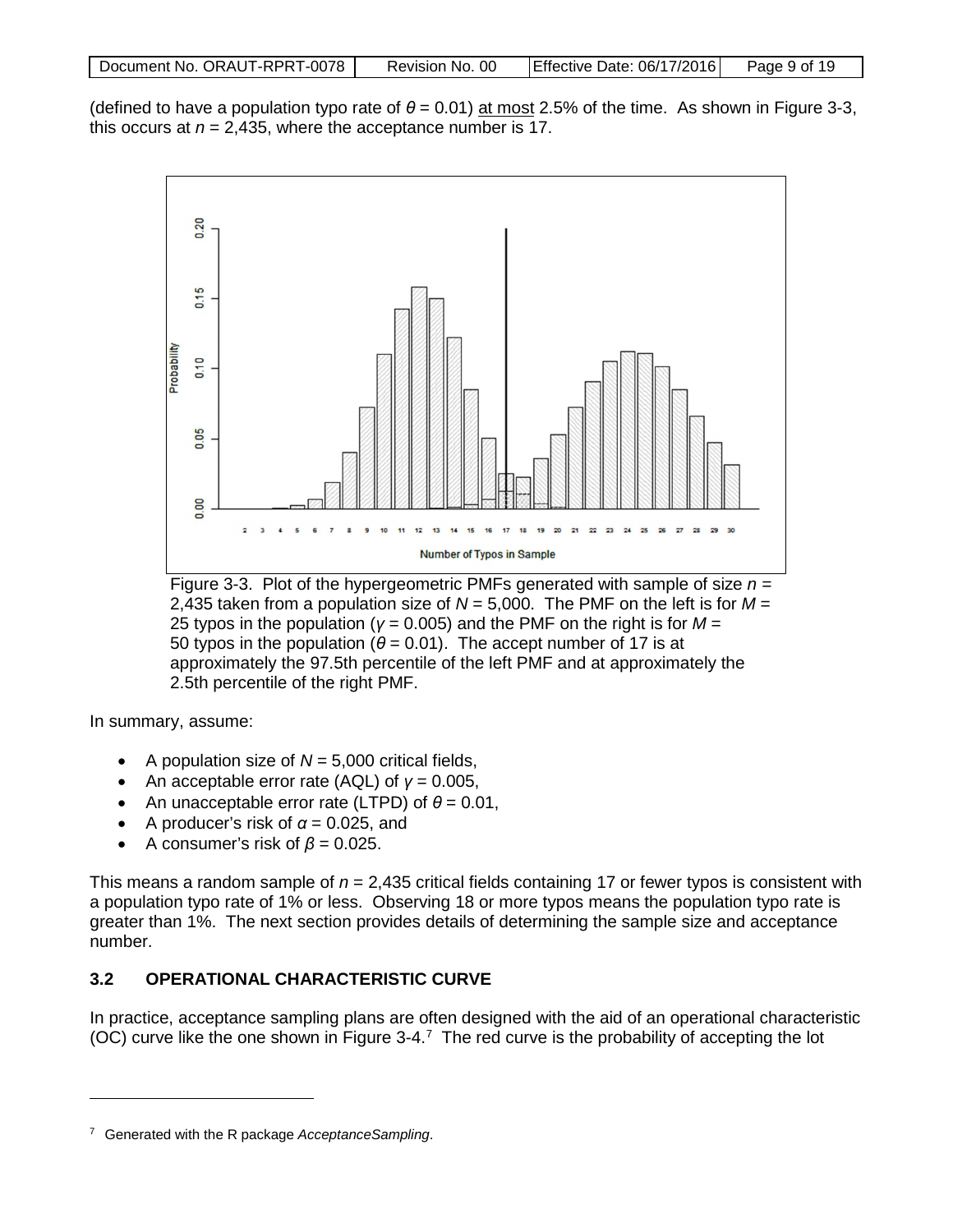

<span id="page-9-1"></span>Figure 3-4. OC curve for critical typos based on the hypergeometric distribution (a Type A sampling plan).

(i.e., deciding that the typo rate is acceptable) as a function of the true typo rate in the population. This OC curve summarizes the information in Figure 3-3, and shows that:

- The probability of accepting a bad lot (one in which the true typo rate is ≥0.01,) is ≤0.025.
- There is a gray area between a true typo rate of  $\gamma = 0.005$  and a true typo rate of  $\theta = 0.01$ where the probability of accepting a lot ranges from 0.975 to 0.025.
- The probability of accepting a good lot (one in which the true typo rate is ≤0.005) is ≥0.975.

In summary, a lot acceptance method is used to specify the size of a simple random sample that should be taken from the population. According to the plan, the lot should be rejected if the number of typos in the sample exceeds the accept number, and accepted otherwise. If this procedure is followed, the risks of accepting a bad lot and rejecting a good lot are held to within prespecified levels.

# <span id="page-9-0"></span>**3.3 CONFIDENCE INTERVALS**

After the verification is completed, there is a known number of critical typos *m* actually observed in the sample *n* from the population *N*. Comparing *m* to the accept number to complete the lot acceptance process is basically performing a null hypothesis test in which:

- The null hypothesis  $H_0$  is that the typo rate in the population is  $\leq \theta$ .
- The alternate hypothesis *H*<sup>a</sup> is that the null hypothesis is false (i.e., the typo rate is >*θ*).

If *m* is greater than the accept number, the null hypothesis is rejected, the alternate hypothesis is accepted, and as a consequence the lot is rejected. If *m* is less than or equal to the accept number,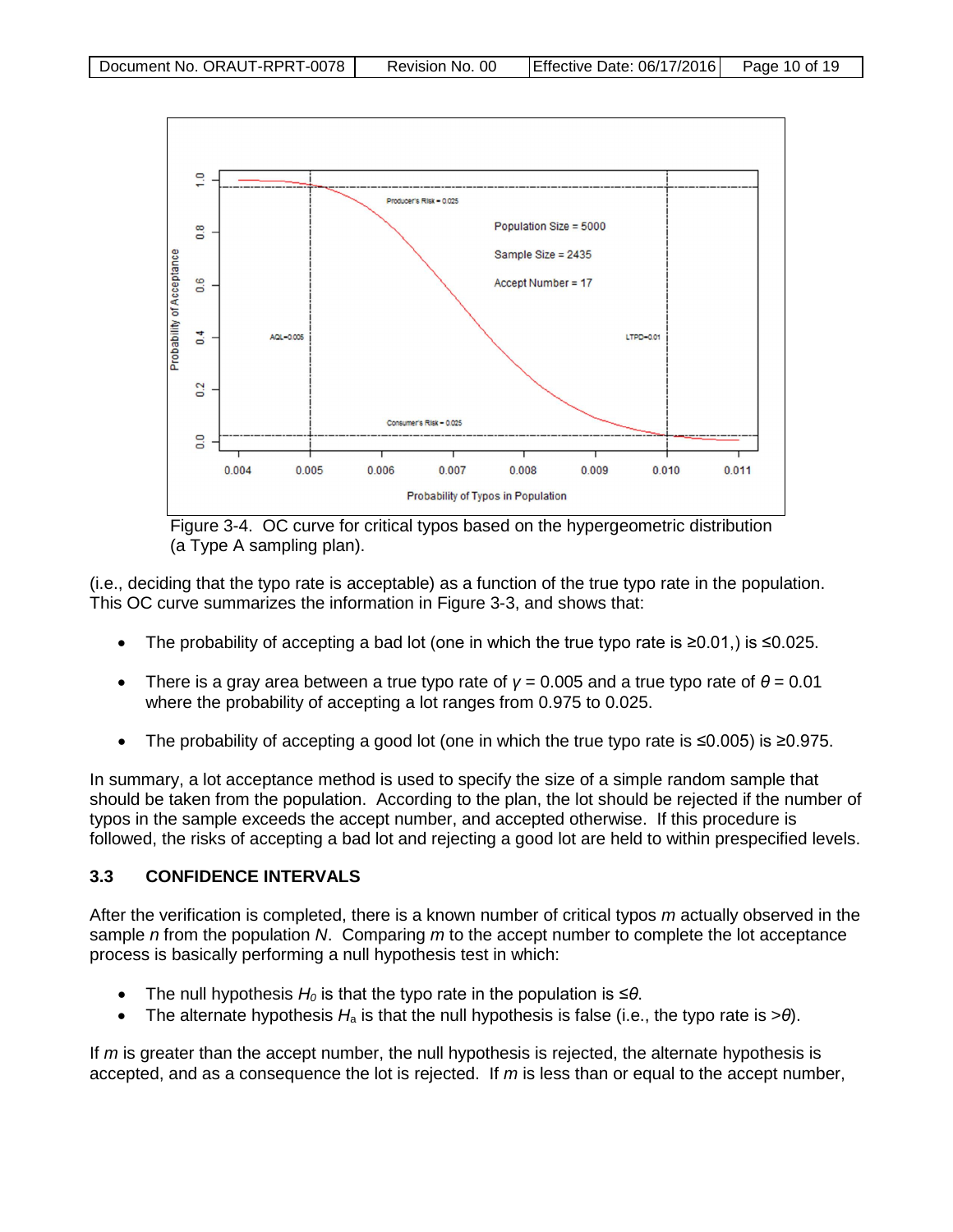| Document No. ORAUT-RPRT-0078 I | Revision No. 00 | $\left  \right $ Effective Date: 06/17/2016 $\left  \right $ Page 11 of 19 |  |
|--------------------------------|-----------------|----------------------------------------------------------------------------|--|
|--------------------------------|-----------------|----------------------------------------------------------------------------|--|

the lot is simply accepted.<sup>[8](#page-10-0)</sup> A more useful approach is to first generate a point estimate *M* of the actual number of typos *M* in the population, then generate a confidence interval for *M*. An unbiased point estimate of *M* is given by:

$$
\hat{M} = N \left( \frac{m}{n} \right) \tag{3-3}
$$

For example, if *m* = 10 observed typos in a sample of *n* = 2,435 critical fields, the point estimate of *M*, the number of critical field typos in the population, would be:

$$
\hat{M} = 5,000 \left( \frac{10}{2,435} \right) = 20.53 \tag{3-4}
$$

Rounding this value to 21, the estimated critical-field typo rate in the population is:

$$
\frac{\hat{M}}{N} = \frac{21}{5,000} = 0.0042\tag{3-5}
$$

An exact 95% confidence interval on *M* can be constructed using the *Test Method* (Wright 1991, p. 45; Buonaccorsi 1[9](#page-10-1)87).<sup>9</sup> Given *m* observed typos, the lower bound on the confidence interval is the smallest value of *M* that makes this inequality true:

$$
\sum_{k=m+1}^{M} \frac{\binom{M}{k} \binom{N-M}{n-k}}{\binom{N}{n}} > \frac{0.05}{2} \tag{3-6}
$$

The upper confidence bound is the largest value of *M* that makes this inequality true:

$$
\sum_{k=0}^{m} \frac{\binom{M}{k} \binom{N-M}{n-k}}{\binom{N}{n}} > \frac{0.05}{2}
$$
\n(3-7)

These inequalities are solved by testing every possible value of *M*, giving a lower bound of the confidence interval on *M* of 13 and an upper bound of 32. The actual coverage in this case is 97.29% instead of 95% because it is not possible to always get the desired coverage with discrete random variables. However, the actual coverage of confidence intervals constructed with the test method will always be conservatively greater than or equal to 95%. [10](#page-10-2) Thus, there is 97.29% confidence that the true value of the number of typos in the population is between 13 and 32. This can be restated in terms of the population typo rate: There is 97.29% confidence that the true value of the typo rate in the population is between 0.0026 and 0.0064. Note that a typo rate of  $\theta$  = 0.01 is not within the confidence interval. This means that a critical typo rate of  $θ = 0.01$  is not a plausible value and since

<span id="page-10-0"></span><sup>&</sup>lt;sup>8</sup> The philosophical issue of whether or not to accept the null hypothesis is disregarded.

<span id="page-10-1"></span><sup>&</sup>lt;sup>9</sup> "Exact" means using the hypergeometric distribution to generate the confidence interval rather than an approximate distribution such as normal.

<span id="page-10-2"></span> $10$  This is one reason the exact confidence interval is used rather than a method that uses the normal approximation, which is not guaranteed coverage of at least 95%.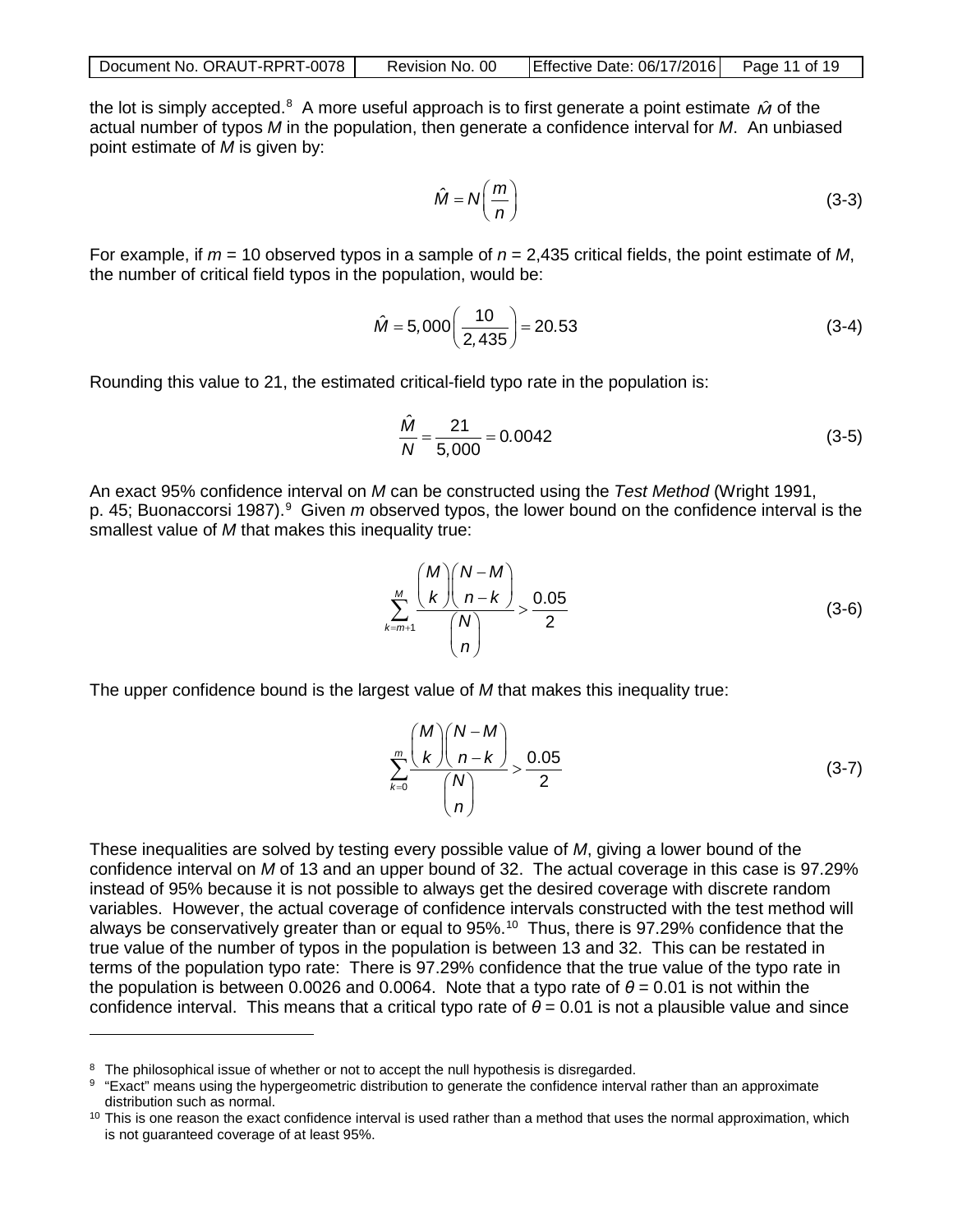| Document No. ORAUT-RPRT-0078 | Revision No. 00 | Effective Date: 06/17/2016 Page 12 of 19 |  |
|------------------------------|-----------------|------------------------------------------|--|
|                              |                 |                                          |  |

the plausible interval is below  $θ = 0.01$  the lot is accepted. A critical field typo rate of  $θ = 0.01$  in the interval would mean the lot would be rejected as would the plausible interval being above  $\theta$  = 0.01. In some cases,<sup>[11](#page-11-2)</sup> using the confidence interval can lead to a different conclusion than that reached using the accept number in the null hypothesis test. This is a consequence of working with discrete random variables such as the number of typos in a sample. This is of no practical consequence here because the OC curve is used only to select the sample size, whereas a final decision to accept or reject the lot is made using a point estimate of the typos rate and the associated confidence interval.

# <span id="page-11-0"></span>**4.0 TYPOS IN ALL FIELDS**

In the previous sections we calculated the sample size for critical-field typos, which are a subset of typos in all fields. In the example there are five fields for every one critical field. To calculate the sample size for all typos, the OC curve is generated with the design parameters for all typos:

- Population size of  $N_a = 5,000 \times 5 = 25,000$ ,
- AQL of  $y_a = 0.025$ ,
- LTPD of  $\theta_a = 0.05$ ,
- Producer's risk of  $\alpha$  = 0.025, and
- Consumer's risk of *β* = 0.025.

The resulting OC curve indicates that we need a sample of 846 fields, which are selected at random and may include critical fields, even previously selected critical fields. Note that the sampling plan for all fields is separate and independent of the sampling plan for critical fields.

A sample size of fields is indicated by the OC curve in Figure 4-1. As with the critical-field typo rate, it is useful to express the estimated population all-field typo rate as a confidence interval. For example, if we observe  $m = 19$  typos in all fields, there is  $96.23\%$  confidence that the true value of the typo rate in the population is between 0.0137 and 0.0346. Because the all-field typo rate  $\theta_a = 0.05$  is not within this confidence interval, the lot would be accepted. In summary, the lot is rejected (i.e., the typo rate declared to be too high) if the confidence interval for the typos in critical fields contains 0.01 or if the confidence interval for the typo rate in all fields contains 0.05.

# <span id="page-11-1"></span>**5.0 SAMPLING PLAN FOR LARGE POPULATIONS**

When the population is much larger than the sample (e.g., *N* > 20*n*; Cox 2001) the hypergeometric distribution can be approximated with the binomial distribution. The general approach based on the hypergeometric distribution discussed up to this point is applicable to a sampling plan based on the binomial distribution, but a few details are different. The PMF for the binomial distribution gives the probability *f*(*m*) of observing *m* typos in the sample:

$$
f(m) = {n \choose m} p^m (1-p)^{n-m}
$$
 (5-1)

where

- *n* = number of critical fields in the sample
- $m =$  the observed number of typos in critical fields in the sample
- $p =$  probability of a typo occurring, which is  $\theta = 0.01$  in this example.

<span id="page-11-2"></span><sup>&</sup>lt;sup>11</sup> Such as when the confidence interval is generated using a number of typos equal to the accept number.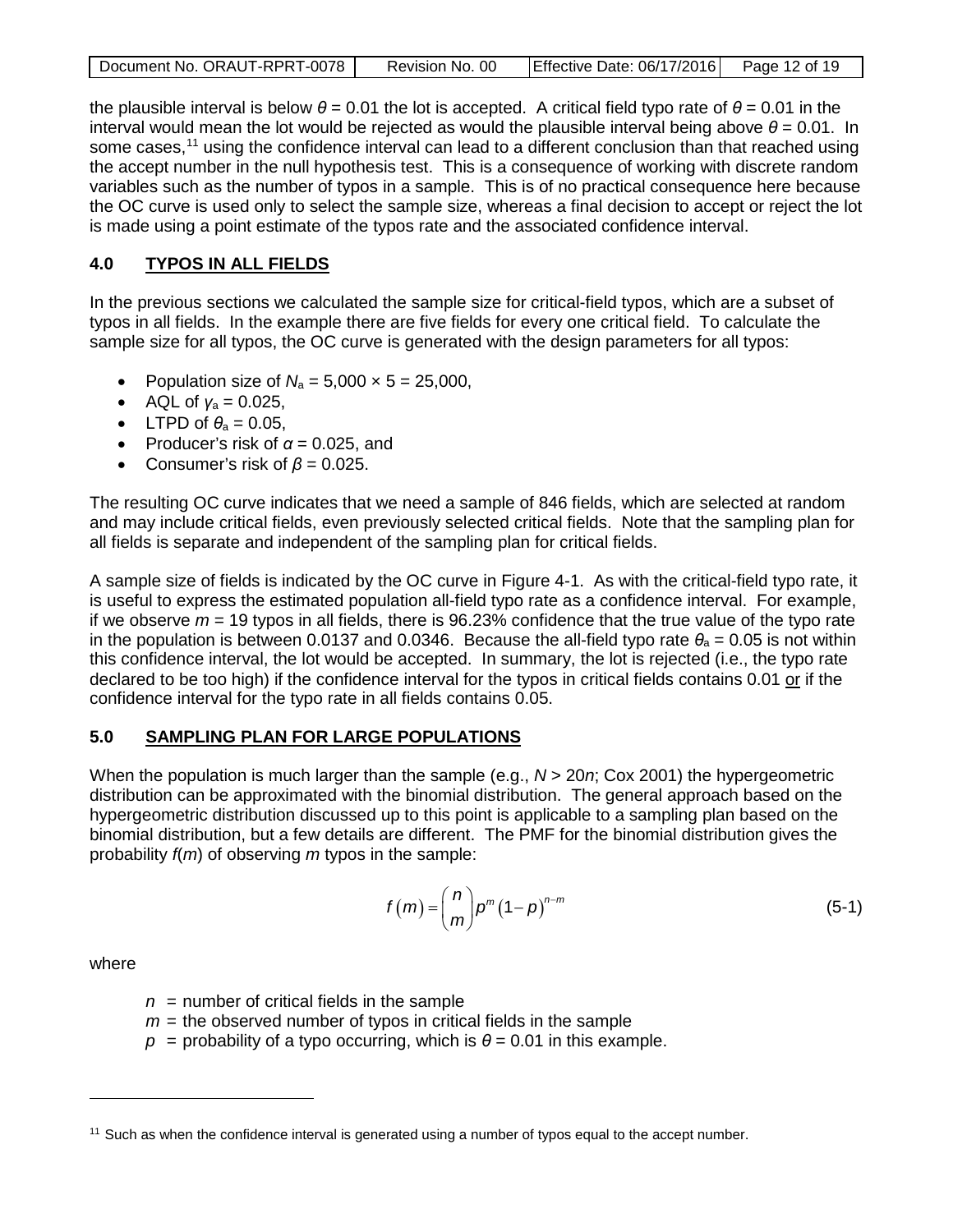

<span id="page-12-0"></span>Figure 4-1. OC curve for all typos based on the hypergeometric distribution.

This calculation assumes that the population is infinite in size and taking a sample does not change the probability of success, or equivalently, that the sampling includes replacement. With this information, an OC curve based on the binomial distribution (which is referred to as a Type B curve) can be determined in the same way as the hypergeometric distribution (i.e., the consumer's risk and producer's risk are the same for both curves). Figure 5-1 shows the Type B OC curve calculated with the R software.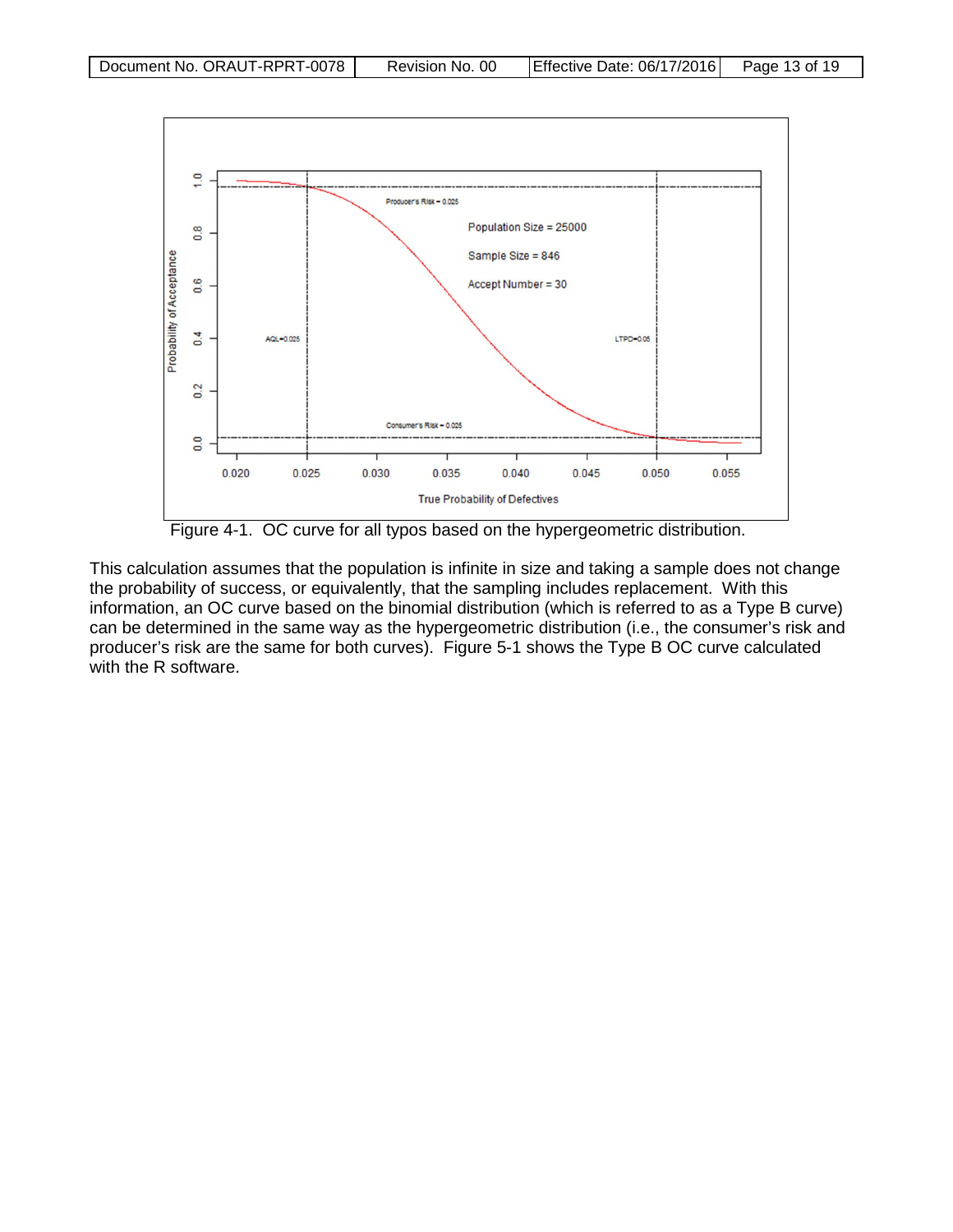

<span id="page-13-2"></span>Figure 5-1. OC curve for sampling plan based on the binomial distribution (Type B curve).

<span id="page-13-0"></span>Exact confidence intervals are constructed using the Clopper-Pearson method (Agresti 2011) as implemented in the *binGroup* package in R. This method was chosen because it guarantees at least 95% coverage. With large sample sizes such as those usually encountered in coworker datasets, the differences among methods are negligible. For example, if the sample size is *n* = 4,511 critical fields (as recommended by the OC curve) and there are *m* = 20 observed typos, there is 95% confidence that the true value of the typo rate in the population is between 0.0027 and 0.0068. Note that a typo rate of 0.01 is not within the confidence interval (i.e., the lot would be accepted).

# **6.0 PARADOXES AND PHILOSOPHICAL ISSUES**

# <span id="page-13-1"></span>**6.1 SAMPLE SIZE**

Figure 3-4 details calculations for a sample size of *n* = 2,435 and a population size of *N* = 5,000. Here we are going to look at what happens to the sample size if all of the sample plan parameters (AQL, LTPD, consumer's risk, and producer's risk) are held the same as in Figure 3-4 but the population size is increased. Common sense might indicate, incorrectly, that a bigger population always needs a bigger sample. Figure 6-1 presents the sample size as a function of population size. The points are from the Type A (hypergeometric) OC curve, and the line is from the Type B (binomial) OC curve. Note that the sample size from the Type B curve is constant because it assumes that the population size is infinite. This curve demonstrates that as the population size increases the sample size from the Type A curve asymptotically approaches the sample size from the Type B curve, which is 4,511. This leads to the seemingly paradoxical conclusion that, for example, a sample size of around 3,000 from a population of 10,000 has virtually the same probability of accepting a bad lot and rejecting a good lot as a sample size of 3,000 from a population of 100,000,000. The intuitive explanation for this that is often given is that "one sip from a well stirred pot of soup is all that is needed to tell if it has enough salt*.*"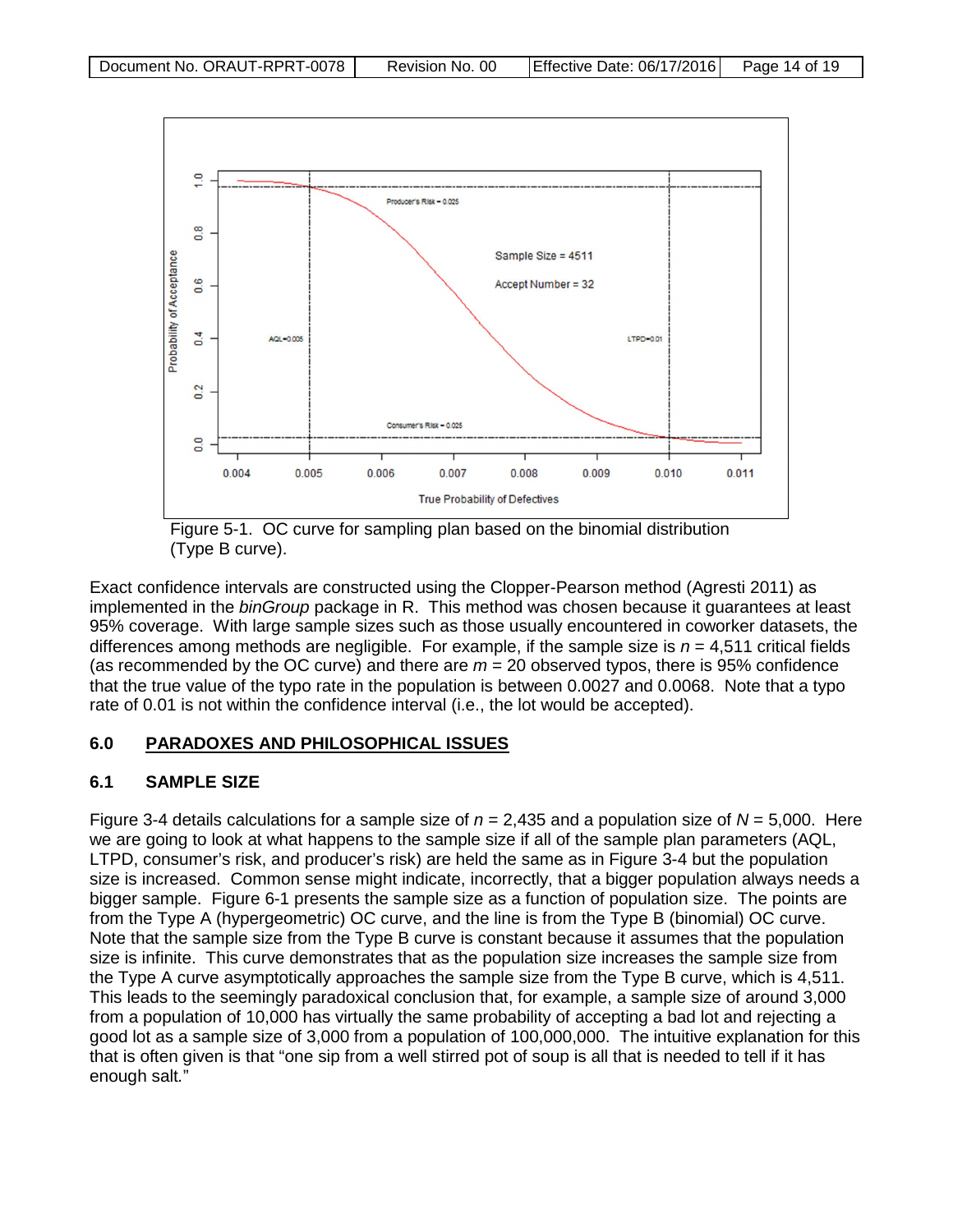

<span id="page-14-2"></span>Figure 6-1. Sample size versus population size for given error rates.

# <span id="page-14-0"></span>**6.2 CORRECTION OF TYPOS AND APPROACH TO LOT FAILURE**

Typos in a particular sampling should of course be corrected for later use in modeling, but for the purpose of determining the acceptability of the typo rate for the entire electronic dataset, correction of typos observed in the sample would have little effect on the outcome.

There are two possible approaches to take when a lot fails:

- 1. Use the data "as is" anyway because, on consideration of other issues, it seems to be adequate for the proposed application.
- 2. Perform a census of the lot, correct all observed errors, and then perform the QA check (as described above) again.

Whether to implement these corrections is a command decision, not a technical decision. Note that a lot is tested and an acceptance decision made without consideration of other lots, which means that no multiple comparison adjustments are made in the calculations. Therefore, if there are two lots and only one fails, no further actions need be taken with the lot that passed.

#### <span id="page-14-1"></span>**6.3 SAMPLING FRAME**

Two ways of sampling were considered:

- Randomly select fields from the electronic dataset and then pull the corresponding fields from the hard copies, or
- Randomly select fields from the hard copies and then pull the corresponding fields from the electronic dataset.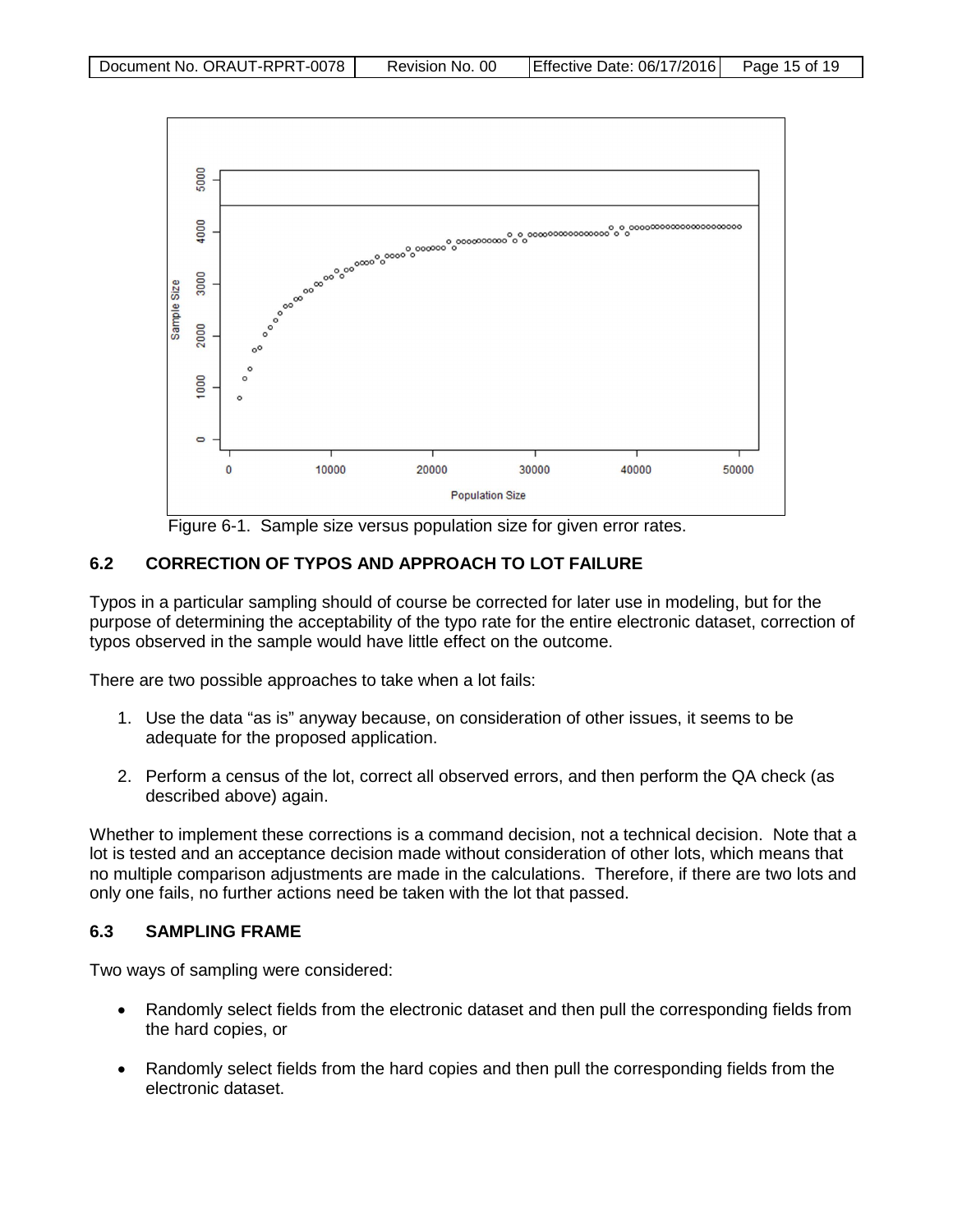| Document No. ORAUT-RPRT-0078 | Revision No. 00 | Effective Date: 06/17/2016 Page 16 of 19 |  |
|------------------------------|-----------------|------------------------------------------|--|
|                              |                 |                                          |  |

To develop a probability-based sampling plan as discussed in this report, the probabilities associated with observing any given field must be known. This in turn requires a "sampling frame," which is a complete listing of all fields. The sampling frame for the electronic dataset is immediately available once you have the electronic dataset, but the sampling frame for the hard copies does not exist and would have to be assembled by going through all of the hardcopies and listing the fields. However, the electronic dataset is the sampling frame for the hard copies as long as no fields in the hard copies are missing from the electronic dataset. Therefore, the sampling plan presented in this report uses the electronic dataset as the sampling frame under the assumption that there are no missing data. In other words, the sampling plan is designed to quantify the typo rate for fields that are transcribed from the hardcopy to the electronic dataset, not the rate at which data were not transcribed.

# <span id="page-15-0"></span>**7.0 SUMMARY OF PROCEDURE**

This report defines in detail the technical basis for estimating the typo rate in an electronic dataset. The basic approach is to use simple lot acceptance sampling methods to select the number of records from the electronic dataset that should be compared to the corresponding entries in the original hardcopy output to estimate the typo rate with a given level of confidence. This is essentially the same procedure one would use to sample lots of tomatoes to determine if the number of defective tomatoes in the lot was acceptable. When setting up the sampling program, the key decisions are:

- Defining the lot,
- The definition of a typo and how to identify them,
- The definition of the acceptable number (or fraction) of typos, and
- The conditions under which a lot is rejected, and if further actions should be taken when that occurs.

This report offers a precise definition of a typo and, with the guidance of NIOSH, an unacceptable fraction of errors in a lot. There is still some ambiguity in the definition of a lot and what should be done if a lot is rejected. These issues can be resolved on a case-by-case basis depending on the nature of the original records. Based on the technical discussion above, the ORAU Team proposes the following procedure for determining the typo rates in electronic datasets:

- 1. The first step is to define a lot. This is one of the most difficult steps in the procedure and will likely require the subject matter expert and statistician to collaborate. Two (of many) approaches to the selection of lots are annual lots and a single lot that encompasses the entire time frame of the data in the dataset.
- 2. The subject matter expert classifies fields as being critical, non-critical, or irrelevant.
- 3. The statistician determines the number of critical fields and all fields in each lot and constructs an OC curve to determine the sample sizes (for both critical fields and all fields) required for that lot.
- 4. The statistician pulls fields at random from the electronic dataset until the required number of critical fields is obtained. This procedure is repeated for all fields, and the two lists are consolidated and used for the comparison to the hard-copy records.
- 5. The numbers of critical field typos and all-field typos are determined.
- 6. The statistician calculates the confidence intervals for the critical-field and all-field typo rates, to determine if the target typo rates ( $θ = 0.01$  for critical-field typos and  $θ = 0.05$  for all-field typos) are above the upper limit of the respective confidence intervals.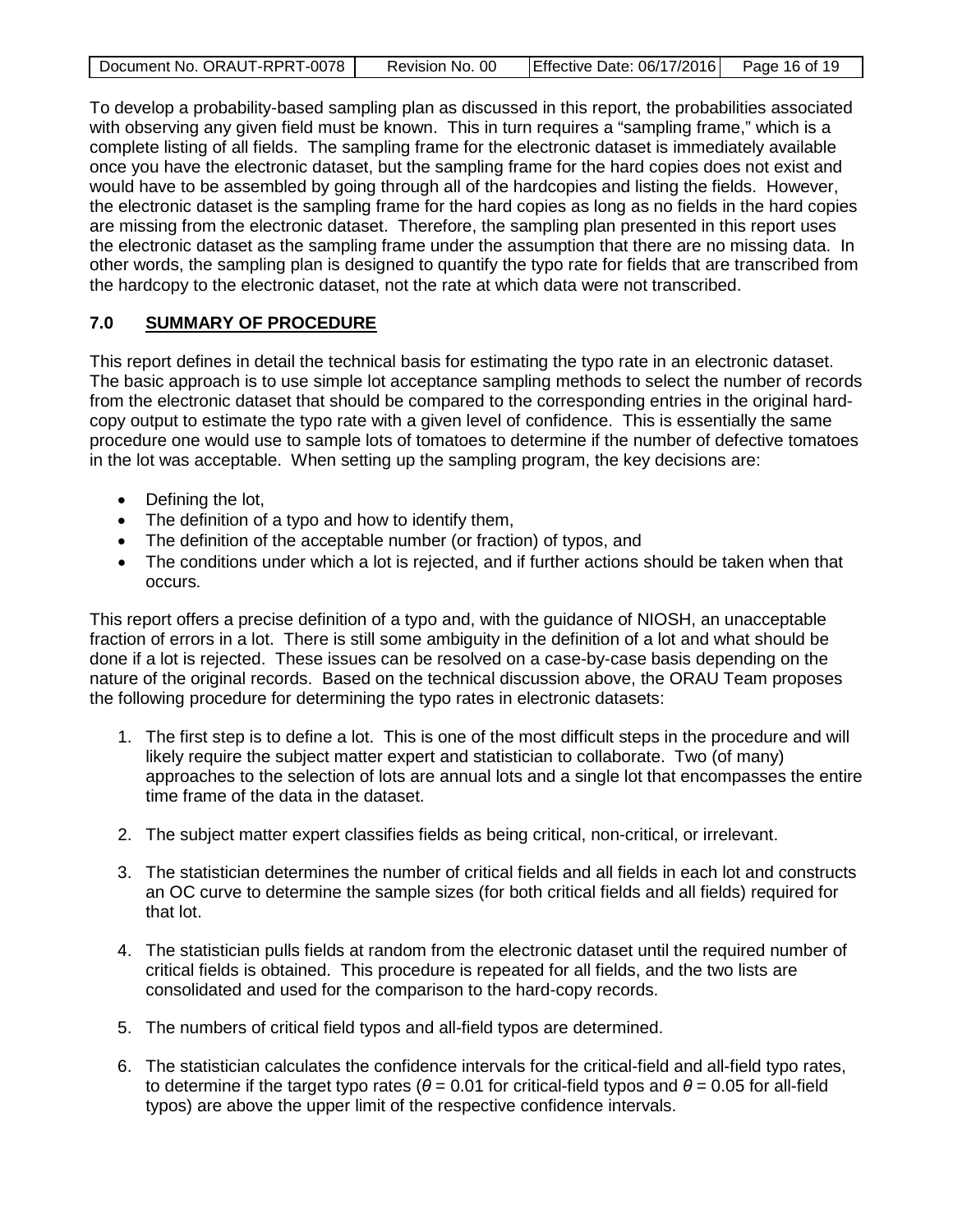| Document No. ORAUT-RPRT-0078 | Revision No. 00 | Effective Date: 06/17/2016 Page 17 of 19 |  |
|------------------------------|-----------------|------------------------------------------|--|
|------------------------------|-----------------|------------------------------------------|--|

7. Repeat the process for all lots.

# <span id="page-16-0"></span>**8.0 EXAMPLE**

An in vitro bioassay dataset from a large U.S. Department of Energy site was obtained that had *N* = 157,336 critical fields (one critical field per record) from 1952 through 2008. Scans of the original hard-copy data were grouped into 1,658 image files, each of which contained results from one or more years. There were two noncritical fields in each record. Therefore, the number of all fields is *N*<sup>a</sup>  $= 3 \times 157,336 = 472,008$ . The lot is defined as all the usable records, so the Type B OC curve for critical-field typos in Figure 8-1, which is based on an AQL of *γ* = 0.005 and an LTPD of *θ* = 0.01, is applicable here. The required sample size is  $n = 4,511$  critical fields: a random sample of 4,511 critical fields should be drawn from the 157,336 critical fields in the population (which is considered to be infinite). The Type B OC curve for all-field typos is shown in Figure 8-2. This curve results in a sample size of  $n = 874$  fields (critical and noncritical) that should be drawn from the 472,008 fields in the dataset. Note that the two samples are independently drawn, which means that there is a chance that a given critical field can be present in both samples.

Assume there are 4 observed typos in critical fields and 33 in all fields. The 95% confidence interval for the critical-field typo rate is (using the R function *binCI*):

```
binCI(4511, 4, conf.level = 0.95, alternative = "two.sided", method = "CP")95 percent CP confidence interval
 [ 0.0002417, 0.002269 ]
Point estimate 0.0008867
```


<span id="page-16-1"></span>Figure 8-1. OC curve for critical-field sampling plan based on the binomial distribution (Type B curve).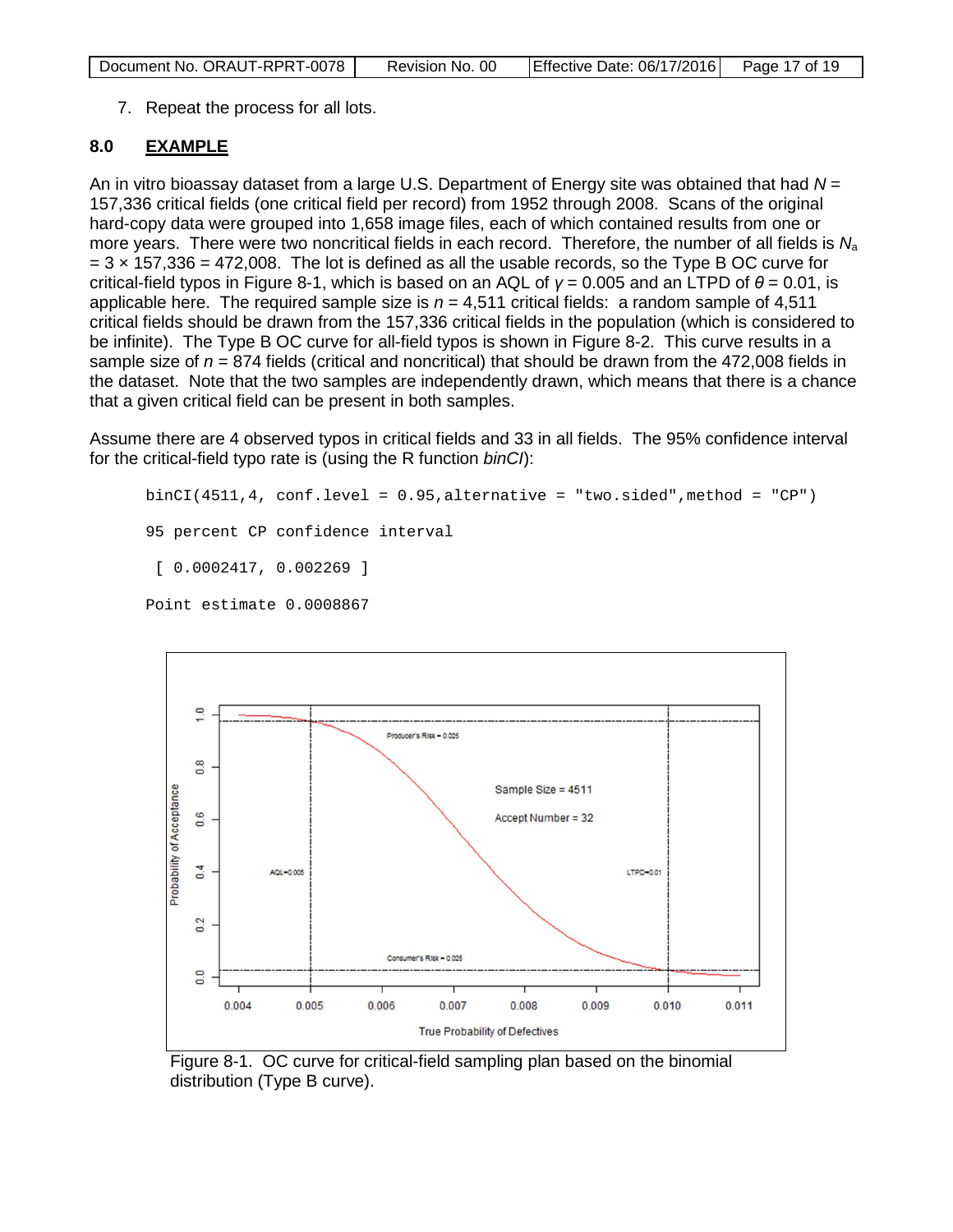

<span id="page-17-0"></span>Figure 8-2. OC curve for all-field sampling plan based on the binomial distribution (Type B curve).

This has an upper limit that is less than a typo rate of 1%. However, the 95% confidence interval on the all-fields typo rate is:

```
> binCI(874,33, conf.level = 0.95,alternative = "two.sided", method = "CP")
95 percent CP confidence interval
 [ 0.02613, 0.05262 ]
Point estimate 0.03776
```
This has an upper limit that is greater than a typo rate of 5%. That is, the typo rate of 0.05 is within the confidence interval. The conclusion is that the dataset has typo rates that are unacceptable because of the all-fields typo rate and the dataset is rejected.